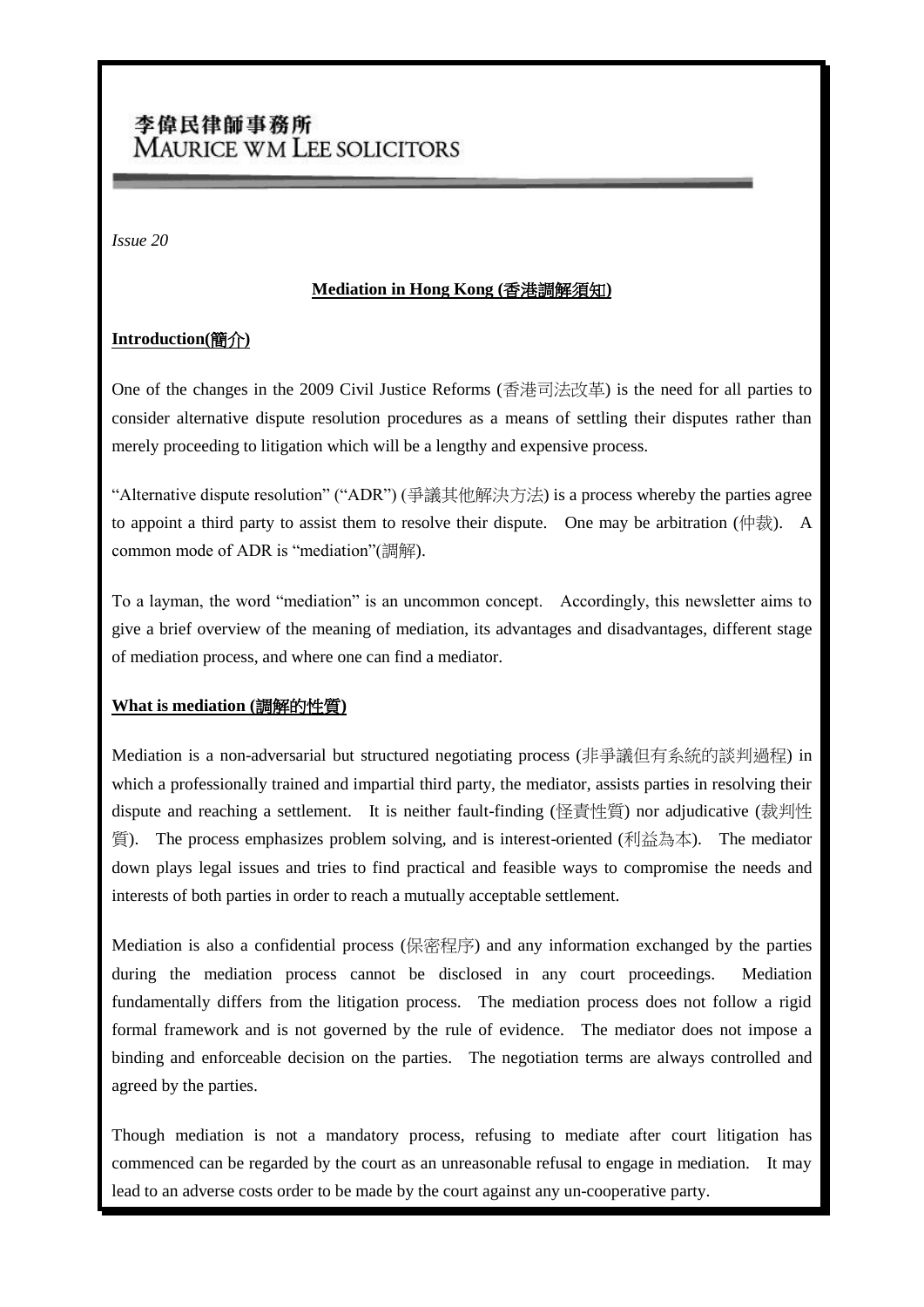#### **Advantages of mediation (**調解的優點**)**

- 1. **Mediation is suitable and good for many cases (**適合性**)**. Most commercial, family and business disputes are suitable for mediation. Mediation shall produce good settlement results. However, some special disputes may not be suitable for mediation because of their particular features (for example where a party is not mentally fit for mediation).
- 2. **The process can start at any stage (even after commencement of court litigation) and either party has the right to terminate the mediation process at any time (**時間彈性**)**. Where mediation takes place after litigation commences, the court may adjourn the hearing until after completion of the mediation. The length of the mediation depends on the complexity and number of issues in disputes, and level of co-operation from the parties.
- 3. **Everything discussed or disclosed in mediation is without prejudice (**不影響法律權利**) and confidential (**保密**)**. Parties will usually enter into a mediation agreement containing a clause requiring each party to keep confidential everything discussed during the mediation.
- 4. **The process creates a supportive and constructive environment to promote communication between the parties and increase the chance of a later settlement (**加深了解**)**. Mediation provides a friendly and facilitative environment for parties to understand each other better and negotiate a settlement. There will be no legal binding agreement on either party until a settlement is signed by both parties.
- 5. **Mediation allows the parties to be creative and flexible with the terms of settlement (**彈性 解決**)**. The parties can agree on arrangements beyond the realm of what a court can order (e.g. apology in the media, or one party agreeing to, for example, attend a behavior rehabilitation course). Remedies available in court proceedings normally include the narrow orders of damages (賠償), injunctive orders (禁制令), orders for specific performance (執行令), and declarations (聲明令).
- 6. **The parties avoid the stress and risk of litigation (**減低風險**)**. In mediation, parties control the result. In court litigation, the judge controls the fate of the parties.
- 7. **Mediation is timely, effective, and inexpensive in case of an early settlement (**費廉**).** Court litigation is long and expensive but effective mediation may just take a few days and several thousand dollars.
- 8. **Legal representation is not essential although lawyers can have a legitimate and constructive role to play (**省法律代表**)**. Lawyers can help clients by (a) assisting their clients in presenting their case and materials, and (b) evaluating and giving advice on the risks and opportunities presented by the options suggested for a settlement.

# **Disadvantages of mediation (**調解的可能缺點**)**

The mediation process may not produce fair and win-win negotiation results in some rare cases. For example, in a case where a bad party may use the mediation as a "fact finding exercise", "bottom line assessing exercise" or "bullying exercise" (where the bargaining powers of the parties are not equal). However, such instances are not supposed to take place if the parties can have an able mediator who shall deal with such undesirable situations and introduce measures to discourage such conduct.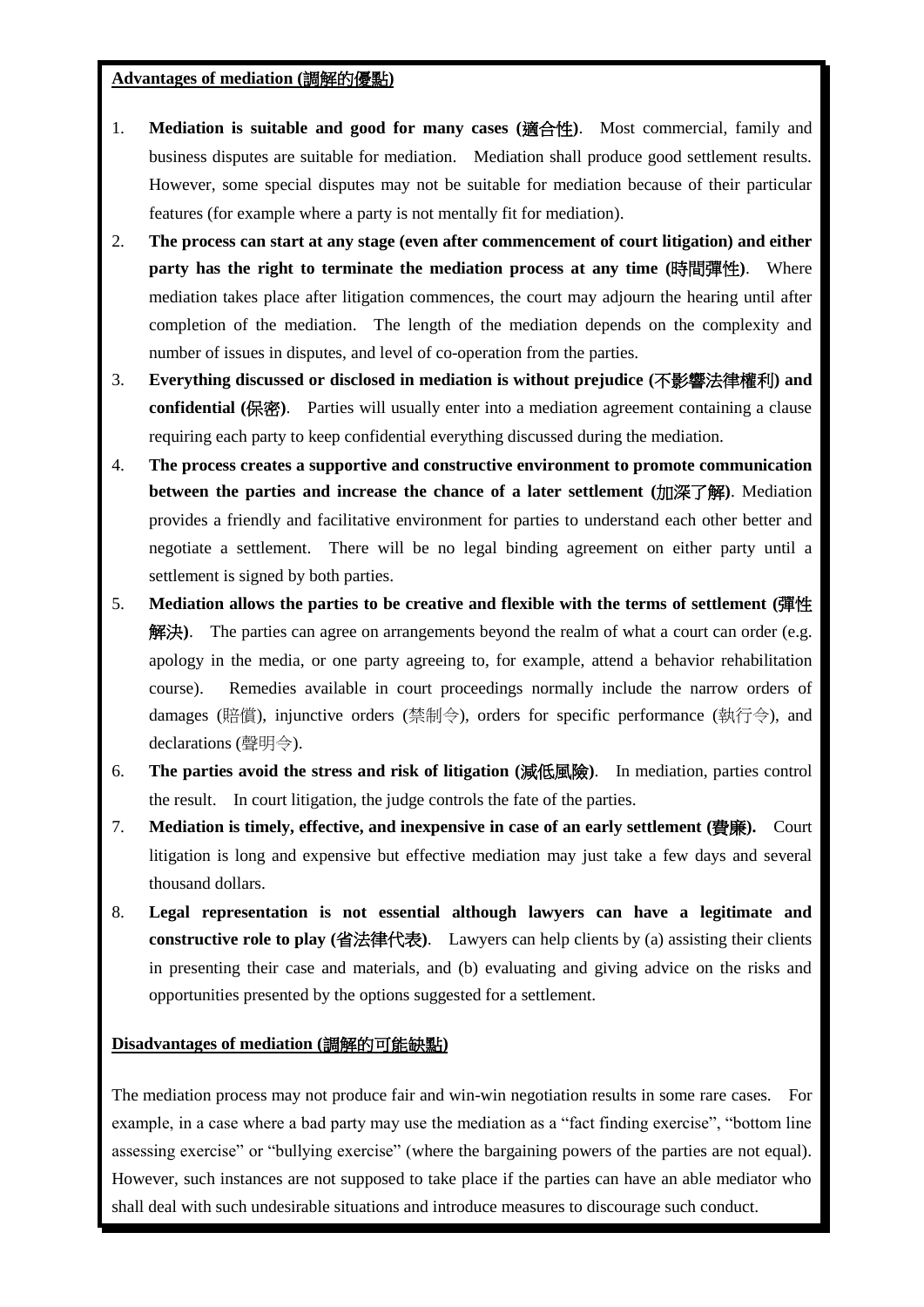#### **Costs of mediation (**調解費用**)**

The costs of the mediation (e.g. the mediator's fees and the mediator venue charges etc) are usually borne equally between the parties. In the event of a co-mediation (e.g. each party appoints his own mediator when the parties cannot agree to the appointment of a single mediator), each party will pay the fees of their own mediator, but share equally the other incidental expenses.

#### **Stages of mediation (**調解階段**)**

The mediation process is a highly flexible and self-empowering experience. The mediator and the parties (and their legal representatives) can agree on how to conduct the mediation.

The mediation process is generally distinguished by 5 phases:

*Phase 1 – Introduction* (簡介): The mediation process is explained by the mediator to the parties, and the tone and ground rules of the mediation process are set jointly.

*Phase 2 – Initial Joint Session* (合議): The mediator is briefed on the general facts and issues of the disputes of each party. Both parties will express their stands and views.

*Phase 3 – Initial Private Session* (單議): The mediator will see and talk to each party in private and by this way, honesty of the parties can be encouraged.

*Phase 4 – Other Session* (其他安排): The mediator may request to meet the parties' lawyers without their clients or meet the parties without their lawyers.

*Phase 5 – Final Joint Session* (結議): The mediator clarifies and sums up, and states the agreement reached by the parties, or where there is no agreement reached, acknowledge that there is no agreement reached. Where there is a partial agreement reached, the mediator may clarify what has been agreed but the remaining issues in dispute. Any agreement reached may be drafted by the mediator in writing or the lawyers of the parties.

# **Where to find a mediator (**何處找調解員**)**

The Law Society's website at [www.hklawsoc.org.hk](http://www.hklawsoc.org.hk/) provides a list of qualified mediators on the Law Society's Panel of Mediators. Alternatively, you may consult your lawyer to seek other recommendation.

# **Conclusion (**總結**)**

In 2009, Sir Laurence Street QC said that:

"*Part of the magic of mediation is that the parties themselves have to own the resolution. In a Court case where one party wins and one losses, the one that's lost if often rigorously critical of the process – the judge didn't understand the issue or the lawyers made a mess of it – and the other side*